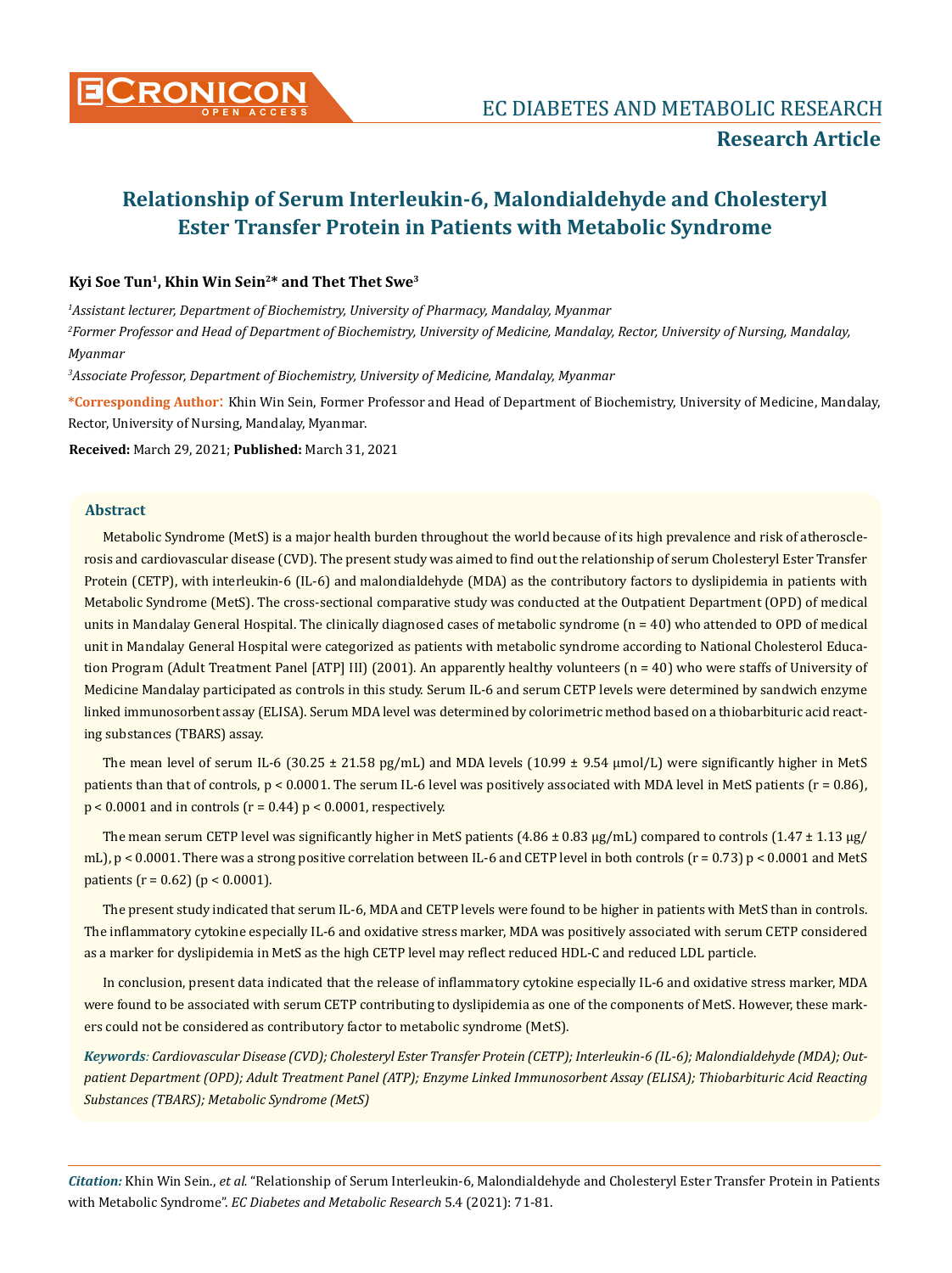#### **Introduction**

The metabolic syndrome is one of the major challenges in public health in the world due to urbanization, obesity and sedentary lifestyle. According to The International Diabetes Federation (IDF) report, the metabolic syndrome (MetS) has been encountered in onequarter of the world's adult population.

In US, the prevalence of the metabolic syndrome in the adult with age of 20 years and above was ranging from 34% to 40% [1].

In 2004, the prevalence of the metabolic syndrome was 10.5% in the healthy adult population in Yangon [2]. It accounts for five-fold increase in the risk of type 2 diabetes mellitus and two-folds the risk of cardiovascular disease within five to ten years [3]. In 2002, Lakka and colleagues reported that patients with the metabolic syndrome had a significantly increased mortality from coronary arterial diseases. Moreover, the risk for coronary heart disease and stroke was increased three-folds in patients with the metabolic syndrome and cardiovascular mortality was increased six-folds [4].

Various researchers reported that oxidative stress was found to be associated with MetS. Oxidative stress plays a pivotal role in the pathogenesis of diabetes mellitus, hypertension and atherosclerosis [5]. It has been reported that oxidative stress was found to be associated with MetS as the higher MDA level was observed in subjects with metabolic syndrome [6].

Obesity was found to be associated with oxidative stress according to previous findings. Furukawa., *et al*. (2004) proved that there was relationship between fat accumulation and increased oxidative stress in human and mice. The interleukin-6 and other adipokines were found to be increased in oxidative stress [5]. Inflammatory markers such as fibrinogen, prothrombin activation inhibitor-1, cytokine such as tumor necrotic factor α, transforming growth factor  $β$ , IL-6, IL-1 and IL-18 were found to be increased in patients with MetS [7]. IL-6 production in abdominal adipose tissue was three times higher than that in subcutaneous adipose tissue, regarded as potentially contributory factor to Insulin resistance [8].

The metabolic syndrome might be prothrombotic and proinflammatory state [9]. IL-6 could be considered as one of the components of metabolic syndrome such as hypertension, insulin resistance, obesity and dyslipidaemia [10].

One possible mechanism for elevated inflammatory markers is obesity as high in adipose tissue considered as major source of inflammatory cytokines, interleukin-6 (IL-6), interleukin-1 (IL-1), interleukin-8 (IL-8), interleukin-10 (IL-10), interleukin-12 (IL-12) and tumor necrotic factor α (TNF-α). The level of pro-inflammatory cytokine, IL-6 was increased in T2DM with obesity and hypertension [11].

Sandhofer and colleagues (2006) reported that CETP level was increased in men with the metabolic syndrome but not in female counterpart [12]. It was indicated that an increase CETP level might reflect the reduced HDL-cholesterol and reduced LDL particle diameter contributed to dyslipidemia as one of the components of the metabolic syndrome. CETP, as a key component in reverse cholesterol transport, mediates the transfer of cholesteryl ester from cholesterol-rich lipoproteins to triglyceride rich lipoproteins in exchange for TGs [13].

Angelica, Gabriel and Claudia (2013) demonstrated the relationship of inflammation and obesity as a result of deregulated signal transduction of insulin that induce the release of inflammatory substances, leading to the dyslipidaemia in metabolic syndrome [14].

There was no exact data about the relationship of inflammatory cytokine and oxidative stress marker (MDA) with CETP level in the metabolic syndrome. This study will explore the mechanism that underly development of dyslipidemia, one of the components of MetS by determining serum IL-6, MDA and CETP level in MetS.

*Citation:* Khin Win Sein., *et al.* "Relationship of Serum Interleukin-6, Malondialdehyde and Cholesteryl Ester Transfer Protein in Patients with Metabolic Syndrome". *EC Diabetes and Metabolic Research* 5.4 (2021): 71-81.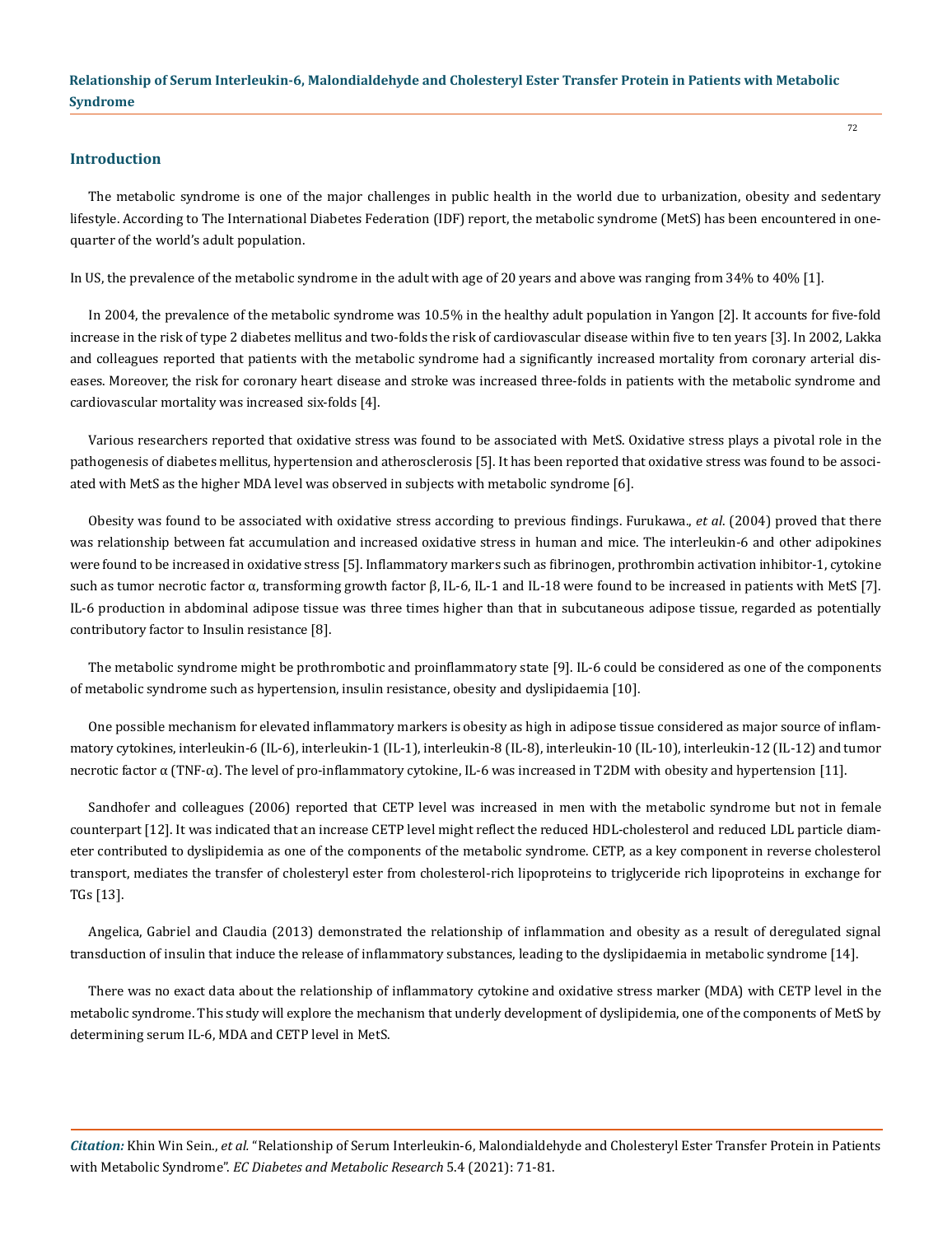#### **Materials and Methods**

#### **Subjects**

The cross-sectional comparative study was conducted at the Outpatient Department (OPD) of medical units in Mandalay General Hospital. The fourty MetS patients with age range of 40 - 60 years and fourty healthy volunteers who were staffs of University of Medicine Mandalay with age and sex matched with MetS patients participated as controls in this study. The clinically diagnosed cases of metabolic syndrome who attended to OPD of medical unit in Mandalay General Hospital were categorized as patients with metabolic syndrome.

According to National Cholesterol Education Program (Adult Treatment Panel [ATP] III) (2001) [15], metabolic syndrome is diagnosed as those who have 3 out of 5 criteria, having Waist circumference – men 90 cm, women 80 cm (for South Asia) [16] and/or Blood pressure: 130 / 85 mmHg and/or Fasting blood glucose 110 mg/dl and/or Triglycerides ≥ 150 mg/dl and/or HDL cholesterol for Men < 40 mg/dl and for women < 50 mg/dl.

After taking informed consent, history taking, and physical examination were done in all subjects and data were recorded in proforma. Blood pressure and waist circumference and fasting blood glucose level were determined in all subjects.

Waist circumference was measured at midway between the lowest portion of the rib cage and iliac crest laterally; midway between the xiphoid process of the sternum and the umbilicus anteriorly; to the nearest centimeter (cm) according to ATP III (2001) [15]. Blood pressure is measured according to ESH/ESC, 2013 [17]. At least two BP measurements was taken in the sitting position, spaced 1–2 min apart, and additional measurements if the first two are quite different. The average BP was taken, and data were recorded in proforma.

The five milliliters of venous blood were taken after overnight fasting from all subjects under aseptic condition. Two milliliters of blood were collected with tube containing anti-coagulant Sodium fluoride for analysis of plasma glucose and another three milliliter of blood was collected with plain tube for analysis of serum CETP and IL-6 and MDA level. Serum was separated by centrifugation for 15 min at 3000 rpm. Then the aliquot of serum were placed into separate tubes and stored at -20ºC until analysis. The fasting blood glucose was determined by enzymatic photometric method (Glucose oxidase). The serum malondialdehyde (MDA) level was determined by colorimetric method by using lipid peroxidation (MDA) assay kit (Sigma Aldrich). Thiobarbituric acid (TBA) 99% pure was purchased from BDH (BDH, England); malondialdehyde tetrabutylammonium salt (MDA salt) 96% pure and methanol 99.8% pure were from Sigma-Aldrich. All other chemicals and reagents were of an analytical standard with high purity.

Serum IL-6 and serum CETP level were determined by ELISA by using Human IL-6 ELISA kits and Human CETP ELISA kits purchased from Abebio Company, China.

#### **Biochemical methods**

The serum malondialdehyde (MDA) level was determined by colorimetric methods based on the reaction of MDA with thiobarbituric acid (TBA) to generate with heating a colored product called thiobarbituric acid reactive substance (TBARS) [18].

In this reaction principle, lipid peroxides in serum reacts with thiobarbituric acid (TBA) and give a pink colored pigment. The maximum formation of reaction product is attained around pH 7.5. In the reaction, one molecule of MDA reacts with two molecules of TBA with the production of pink pigment having an absorption maximum at 532 - 535 nm.

Serum IL-6 and serum CETP level were determined by ELISA according to manufacturer's instruction.

This study was approved by the Academic Board of Study of Master of Medical Science (Biochemistry), University of Medicine, Mandalay, Myanmar.

*Citation:* Khin Win Sein., *et al.* "Relationship of Serum Interleukin-6, Malondialdehyde and Cholesteryl Ester Transfer Protein in Patients with Metabolic Syndrome". *EC Diabetes and Metabolic Research* 5.4 (2021): 71-81.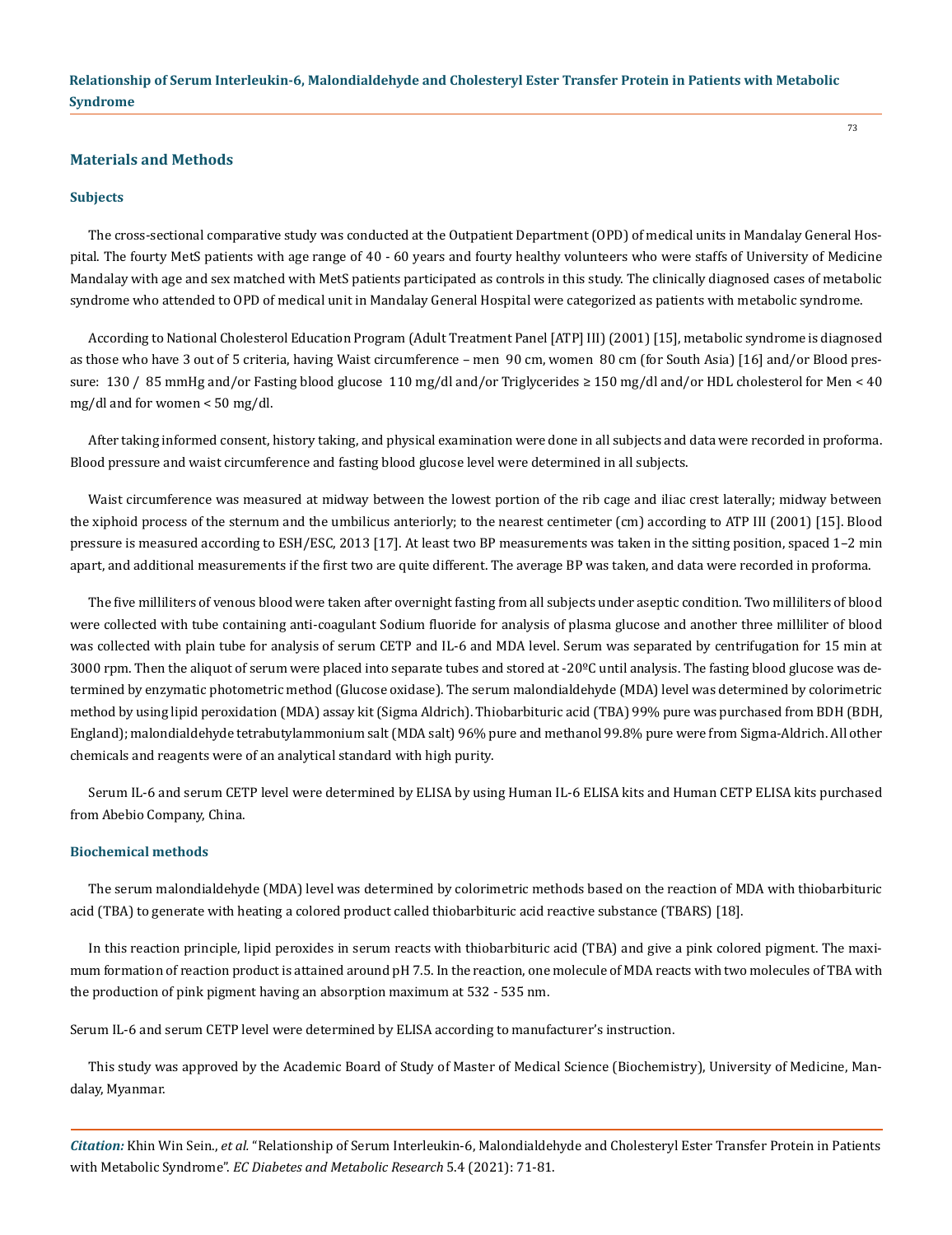#### **Statistical analysis**

Unpaired "t" test was used to analyze the comparison of biochemical parameters between MetS patients and controls. Coefficient of correlation (r) was calculated to assess the relationship between biochemical parameters in MetS patients and controls. *p* value < 0.05 was considered to be statistically significant.

#### **Results**

In the present study, the serum levels of IL-6, MDA and CETP were determined in controls and patients with MetS. There were 40 patients with MetS and 40 apparently healthy subjects as controls. The mean age of controls was  $52.0 \pm 4.0$  year and MetS patients was  $52.5$ ± 4.14 years. Table 1 showed the general characteristics of study population.

| <b>General characteristics</b> | Patients with MetS $(n = 40)$<br>Controls $(n = 40)$ |                    |
|--------------------------------|------------------------------------------------------|--------------------|
| Sex (male/female)              | 10/30                                                | 4/36               |
| Age (yrs)                      | $52 \pm 4.0$                                         | $52.5 \pm 4.14$    |
| Waist Circumference (cm)       | $71.03 \pm 4.75$                                     | $112.93 \pm 14.01$ |
| Systolic BP (mmHg)             | $107.75 \pm 8.32$                                    | $149.75 \pm 8.32$  |
| Diastolic BP (mmHg)            | $69.25 \pm 6.94$                                     | $91.88 \pm 3.87$   |
| FBS(mg/dL)                     | $77.76 \pm 7.92$                                     | $120.24 \pm 4.86$  |

*Table 1: General characteristics of the study population.*

In present study, mean waist circumference of controls and MetS patients were 71.03 ± 4.75 cm 112.93 ± 14.01cm, respectively. The mean systolic and diastolic blood pressure of patients with MetS and controls were (SBP 149.73 ± 8.31 Vs 107.75 ± 8.32 mmHg and DBP  $91.88 \pm 3.87$  Vs 69.25  $\pm$  6.94 mmHg). The fasting blood sugar of controls and that of MetS patients were 77.76  $\pm$  7.92 mg/dL and 120.24  $\pm$ 4.86 mg/dL, respectively. Comparisons of serum levels of IL-6, MDA and CETP in controls and patients with MetS was shown in the table 2.

| <b>Biochemical Parameters</b> | Controls $(n = 40)$ | Patients with MetS $(n = 40)$ | D          |
|-------------------------------|---------------------|-------------------------------|------------|
| IL-6 $(pg/mL)$                | $11.93 \pm 6.76$    | $30.25 \pm 21.58$             | p < 0.0001 |
| MDA (µmol/L)                  | $2.33 \pm 1.93$     | $10.99 \pm 9.54$              | p < 0.0001 |
| $CETP(\mu g/mL)$              | $1.47 \pm 1.13$     | $4.86 \pm 0.83$               | p < 0.0001 |

*Table 2: Comparisons of serum levels of IL-6, MDA and CETP in controls and patients with MetS.*

In this study, the mean serum IL-6 level of MetS patient was 30.25 ± 21.58 pg/mL and that of control was 11.93 ± 6.76 pg/mL. The difference was statistically significant,  $p < 0.0001$ . Serum MDA level of the patients with MetS (10.99  $\pm$  9.54 µmol/L) was significantly higher than that of controls  $(2.33 \pm 1.93 \,\mu mol/L)$ , p < 0.0001. Serum CETP level of the MetS patients was  $4.86 \pm 0.83 \,\mu g/mL$  and that of controls was  $1.47 \pm 1.13 \,\mu$ g/mL. It was statistically significant, p < 0.0001.

There was significant positive correlation between serum IL-6 and MDA levels in both controls  $(r = 0.448)$  p < 0.0001 and in patients with MetS,  $(r = 0.86)$   $(p < 0.0001)$ , shown in figure 1a and 1b.

*Citation:* Khin Win Sein., *et al.* "Relationship of Serum Interleukin-6, Malondialdehyde and Cholesteryl Ester Transfer Protein in Patients with Metabolic Syndrome". *EC Diabetes and Metabolic Research* 5.4 (2021): 71-81.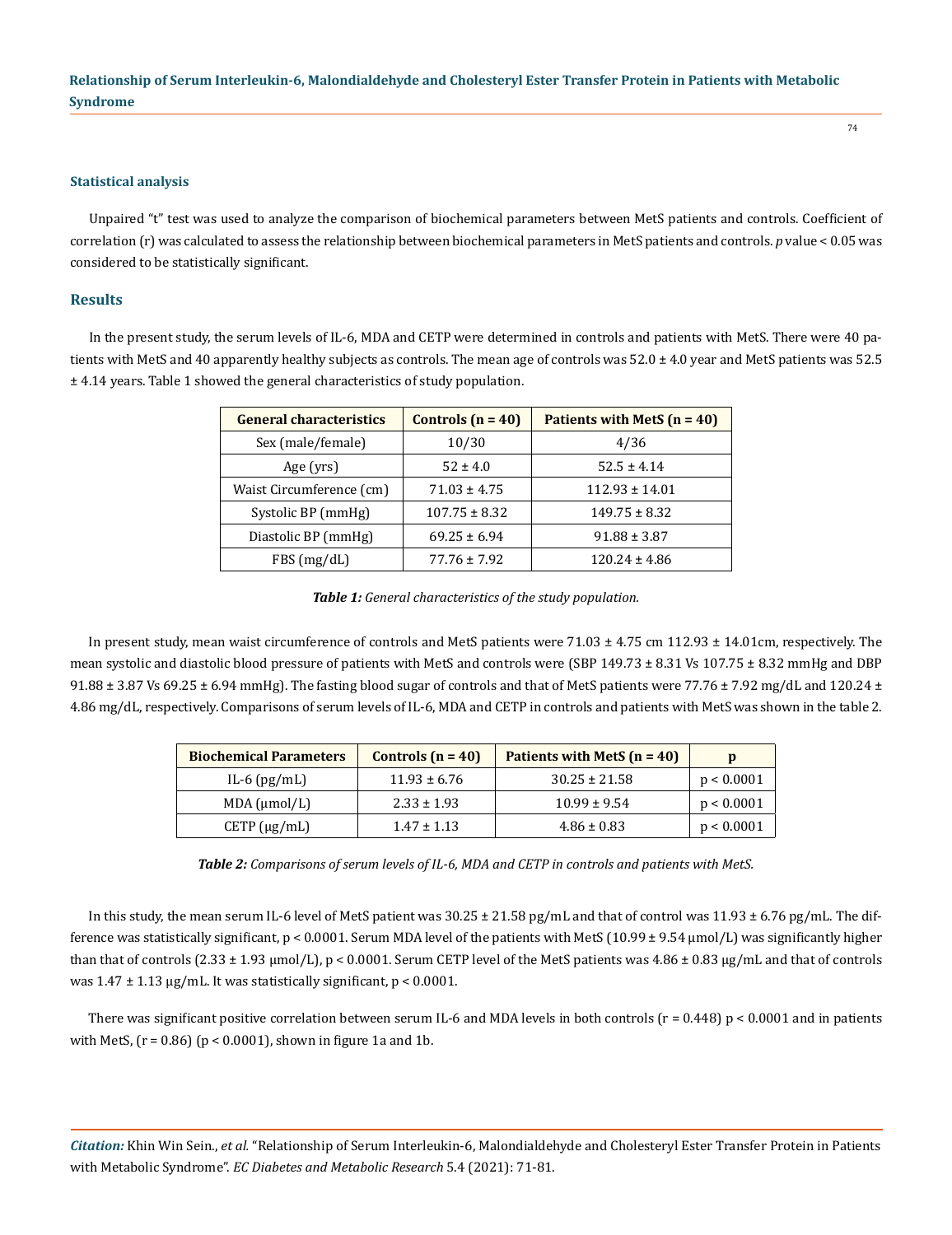75



*Figure 1: Correlation between serum IL-6 (pg/ml) and MDA levels (µmol/L) in (a) Controls (b) MetS patients.*

The serum IL-6 level was positively associated with CETP level in both controls ( $r = 0.73$ ,p < 0.0001) and MetS patients,  $r = 0.62$ , p < 0.0001 (Figure 2a and 2b).



*Figure 2: Correlation between serum IL-6 and CETP levels in (a) controls (b) MetS patients.*

#### **Discussion**

In present study, serum IL-6, MDA and CETP levels were determined to assess the relationship of serum Cholesteryl Ester Transfer Protein (CETP) with interleukin-6 (IL-6) as a marker of low-grade inflammation and malondialdehyde (MDA) as marker of oxidative stress contributing to dyslipidemia in patients with MetS.

In present study, the mean serum IL-6 level of controls was  $11.93 \pm 6.76$  pg/mL and that of patients with MetS was  $30.25 \pm 21.58$  pg/ mL. The IL-6 level of patients with MetS was significantly higher than that of controls, p < 0.0001. The mean serum MDA level of patients

*Citation:* Khin Win Sein., *et al.* "Relationship of Serum Interleukin-6, Malondialdehyde and Cholesteryl Ester Transfer Protein in Patients with Metabolic Syndrome". *EC Diabetes and Metabolic Research* 5.4 (2021): 71-81.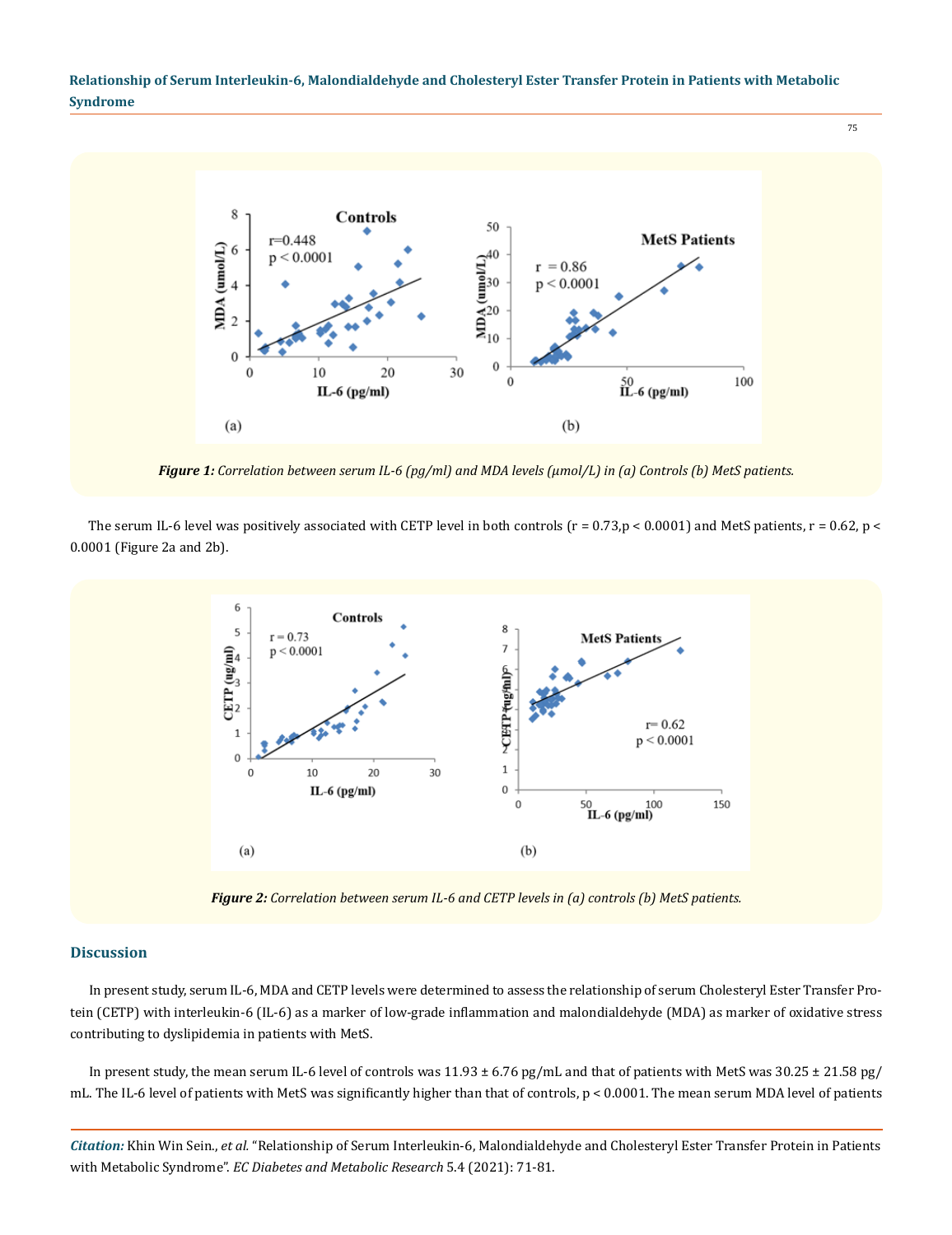with MetS (10.99  $\pm$  9.353 µmol/L) was significantly higher than that of controls (2.33  $\pm$  1.93 µmol/L), p < 0.0001. The mean serum CETP level was significantly higher in patients with MetS (4.86  $\pm$  0.83 µg/mL) in comparison with controls (1.47  $\pm$  1.13 µg/ml), p < 0.0001.

The mean serum IL-6 concentration of healthy subjects reported by Mohammadi., *et al*. 2017 [19] and Korita., *et al*. 2016 [20] were 4.6 ± 0.2 pg/mL and 6.65 ± 5.2 pg/mL, respectively. The serum IL-6 levels of healthy subjects in above studies were lower than that of the present study.

The correlation between IL-6 and TNF-α serum levels with MetS and its components have been studied in 125 healthy controls and 125 MetS patients [19]. According to finding of Mohammadi., *et al*. 2017, the serum IL-6 levels in MetS patients were 98.14 ± 17.94 (pg/ mL), whereas in the healthy controls were  $4.6 \pm 0.2$  (pg/mL). Serum IL-6 was significantly higher in the MetS patients than in the controls (P < 0.001). However, no correlation was observed between MetS components and IL-6 or TNF-α serum levels in above study [19].

Therefore, present data agreed with that of above studies. The wide range of the mean IL-6 level was observed among different studies. This might reflect the variation in methodology, genetic background, lifestyle, sex and age distribution of participants.

In 2016, Laishram., *et al*. studied the serum IL-6 concentration in healthy subjects and obese subjects with MetS [11]. The mean IL-6 level was significantly increased in obese subjects with MetS (14.34 ± 4.98 pg/mL) as compared to those of healthy subject (mean IL-6 level 7.41 ± 0.54 pg/mL), p < 0.0001. The above study pointed out that low-grade inflammation might be the key contributory factor related to obesity in development of metabolic syndrome.

The significant association between CRP levels and BMI, waist circumference was observed in the healthy control subjects, but there was weak association between obesity and TNF- $\alpha$ R2, IL-6, and endothelial markers were somewhat weaker [21].

IL-6 is produced from several different cells including adipocyte and macrophages found in the adipose tissue [22]. IL-6 production in abdominal adipose tissue is at least three times higher than that in subcutaneous adipose tissue, thereby potentially contributing to insulin resistance [8].

It has been indicated that the high number of adipose tissue macrophages, which are responsible for increase in plasma concentration of proinflammatory cytokines, especially IL-6 and TNF  $\alpha$  expression [11]. These proinflammatory cytokines are capable of increasing insulin resistance directly in adipocyte, muscle and hepatic cells leading to augmentation of systemic insulin resistance.

In present study, the mean serum MDA concentration was  $2.33 \pm 1.93$  µmol/L in controls and  $10.99 \pm 9.53$  µmol/L in patients with MetS. The mean serum MDA concentration was significantly higher in patients with MetS than that of controls,  $p < 0.0001$ .

In Myanmar, MDA levels of healthy subjects with different age range have been studied by various researchers. It has been reported that the mean plasma MDA level of healthy subjects with age range of 25 - 35 years were 4.63 ± 0.82 µmol/L [23], those with age range of  $30 - 55$  years were  $3.04 \pm 0.51$  µmol/L [24], those with age range of 65 - 75 years were  $1.96 \pm 0.66$  µmol/L [25] and those with age range of 20 - 45 years were 2.44  $\pm$  2.03  $\mu$ mol/L [26]. The range of mean value in different age group lies between 1.96 - 4.63  $\mu$ mol/L.

The serum MDA level has been studied as an oxidative stress marker in a variety of cases. The discrepancy of findings of the mean MDA level in healthy subjects reported by various researchers might be due to confounding factors for oxidative stress such as aging, smoking, alcohol drinking and intake of naturally occurring antioxidant nutrients of the individuals.

Gopal., *et al*. 2012 and Yesilbursa., *et al*. 2004 reported that the mean MDA level of healthy subjects were 1.58 1.6 µmol/L and 0.63 0.14 µmol/L, respectively [27,28]. The ages of subject in above studies were between 20 - 40 years and 40 - 48 years. The mean plasma MDA level of healthy subjects in the present study was within the range of the above studies but there was wide range of age distributions in previous studies.

*Citation:* Khin Win Sein., *et al.* "Relationship of Serum Interleukin-6, Malondialdehyde and Cholesteryl Ester Transfer Protein in Patients with Metabolic Syndrome". *EC Diabetes and Metabolic Research* 5.4 (2021): 71-81.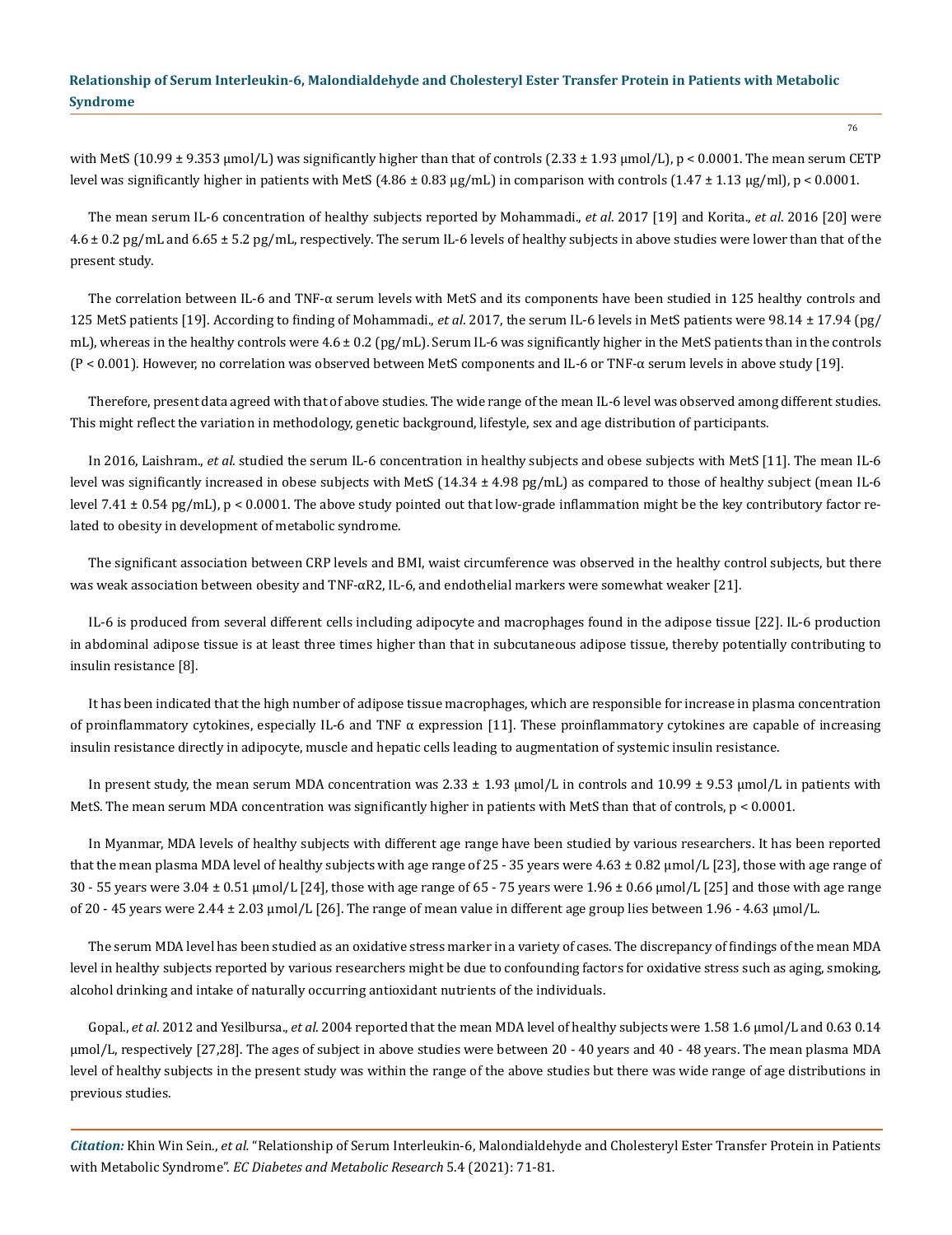In the study conducted by Kiran., *et al*. 2016, serum MDA levels was significantly higher in MetS patients (5.73 ± 0.98 µmol/L) than in healthy subjects  $(0.07 \pm 0.01 \,\mu\text{mol/L})$ , p < 0.001 [29].

Bitla., *et al*. 2012 had studied serum MDA level in patients with MetS and healthy subjects. The serum MDA levels were significantly higher in subjects with MetS (mean  $3.44 \pm 0.47$  µmol/L) than that of the healthy subjects (mean  $0.67 \pm 0.062$  µmol/L) [30].

MDA considered as oxidative stress marker has been implicated to oxidative modification of LDL molecules and modification of other cells, mainly, macrophage. Oxidized LDL induces transformation of macrophages into foam cells that occur in the intima of the artery wall thus giving rise to other cardiovascular diseases such as atherosclerosis which is one of the risk factors in MetS [31].

In 2004, Furukawa and colleagues also reported that obesity induced oxidative stress impairs glucose uptake in muscle and fat, and decreased insulin secretion from pancreatic β cells. Increased oxidative stress also underlies the pathophysiology of hypertension, atherosclerosis, and development of metabolic syndrome [5].

Hamma., *et al*. 2015 reported that obesity, the main component of MetS was found to be associated with oxidative stress, and, in turn, oxidative stress might be associated with an excess production of adipokines, which contributed to the development of metabolic syndrome [32]. Obesity is one of the independent risk factors for type 2 DM, cardiovascular diseases, various cancer and other health problems, which can lead to high morbidity and mortality.

In the present study, the mean serum CETP level of patients with MetS was significantly higher than that of controls (4.86  $\pm$  0.83 µg/ mL Vs  $1.47 \pm 1.13 \mu g/mL$  p < 0.0001.

Win-Kyaw-Thu (2015) had studied the CETP level in 28 normolipidemic subjects and 28 hyperlipidemic subjects. The mean serum CETP concentration of the normolipidemic subjects was  $1.86 \pm 0.44$  µg/mL [33]. The mean serum CETP concentration of the present study was within the range of the above study.

Metabolic syndrome is characterized by three or more metabolic abnormalities, including obesity, insulin resistance, hypertension, hyperglycemia, and dyslipidemia. Obesity is associated with dyslipidemia, which is influenced by body fat distribution. CETP is an important determinant of lipoprotein composition because of its capacity to mediate the transfer of cholesteryl esters (CEs) from CE-rich lipoproteins to TG-rich lipoproteins in exchange for TGs. CETP levels and activity were increased in obese subjects [34].

Sandhofer., *et al.* 2006 reported that the mean CETP level of MetS patients (1.87 ± 0.78 µg/mL) was higher than that of healthy subjects  $(1.40 \pm 0.66 \,\mu g/mL)$ , p < 0.001 [12]. The above study indicated that high CETP level might reflect reduced HDL-C and reduced LDL particle diameter as a marker for dyslipidemia in MetS.

Arai., *et al*. 1994has studied serum CETP level in 30 obese subjects. The mean serum CETP levels of the obese subjects (2.73 ± 0.61 µg/ mL) was significantly higher than that of healthy subjects  $(2.14 \pm 0.63\mu g/mL) p < 0.0001$  [35]. In above study, the high activity of CETP could be explained by the accumulation of fat tissues, which synthesize more CETP mass than other organ. This finding proved that there was the positive association between CETP activity and mass in obese subjects. So, subcutaneous fat may play a crucial role in regulation of plasma CETP level.

The serum CETP level of healthy subjects in the present study was comparable with those of above studies. The discrepancy of mean CETP concentration in MetS patients between various research might be due to differences in genetic or ethnic background of the subjects.

The CETP mediate the transfer of cholesterol esters from cholesterol rich lipoproteins to TG-rich lipoprotein in exchange for TGs. This lipid exchange promotes the generation of smaller HDL and LDL particle [12]. Small dense-LDLs are prone to modification, have a lower

*Citation:* Khin Win Sein., *et al.* "Relationship of Serum Interleukin-6, Malondialdehyde and Cholesteryl Ester Transfer Protein in Patients with Metabolic Syndrome". *EC Diabetes and Metabolic Research* 5.4 (2021): 71-81.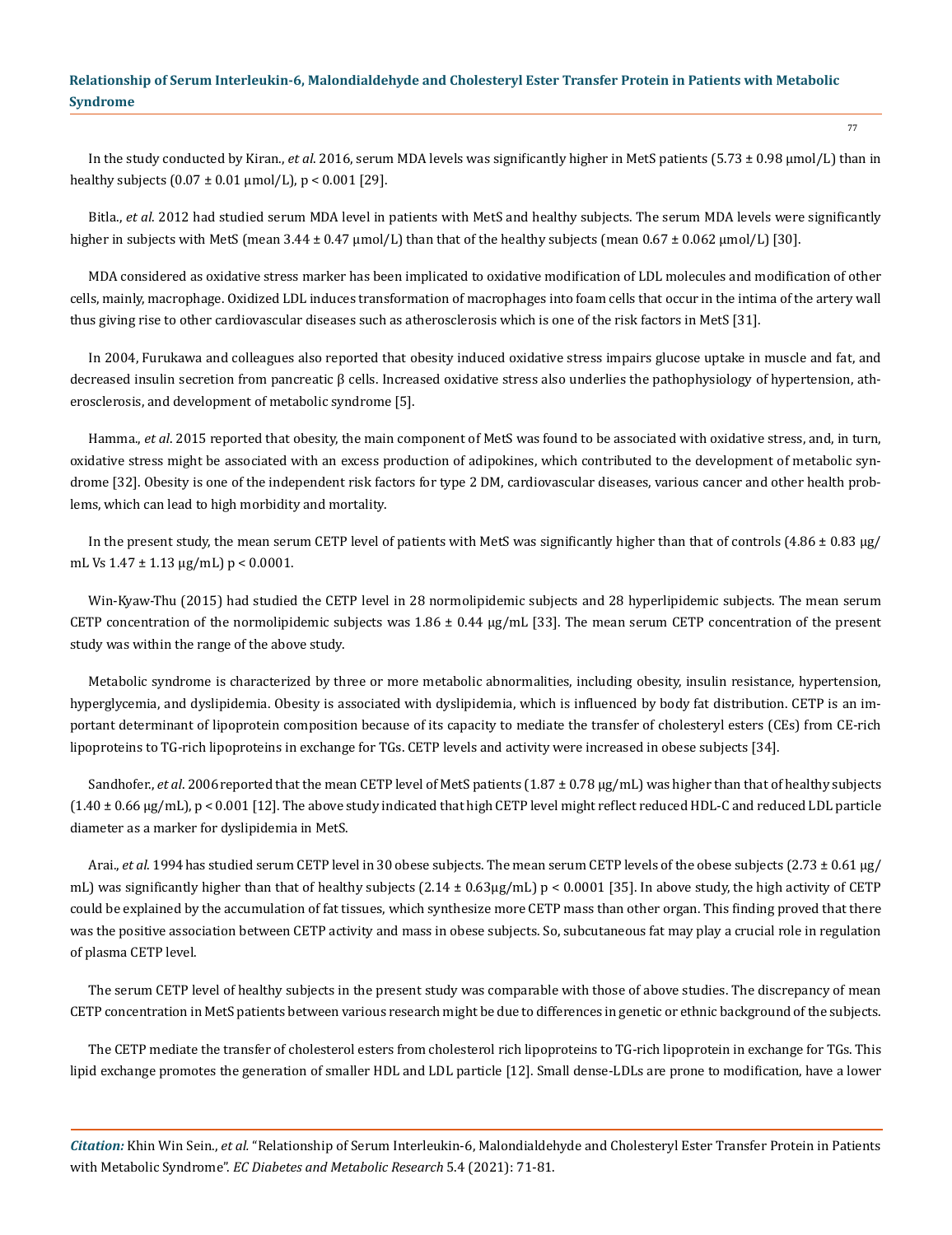affinity for the LDL-receptor and, thus, are considered to be more atherogenic than normally-sized LDL particles [35]. The occurrence of small dense-LDLs and low HDL- cholesterol have been linked to CVD.

It has been stated that atherosclerosis is not only a lipid disorder, but rather a process of dynamic interactions between endothelial dysfunction, subendothelial inflammation and the wound healing response of the vascular smooth muscle cells [19].

In the present study, the mean serum CETP level of MetS patients with central obesity, waist circumference (M  $\pm$  SD), 112.93  $\pm$  14.01 (cm) was significantly higher than that of controls having waist circumference,  $71.03 \pm 4.75$  (cm).

In 2004, Goff., *et al*. reported that CETP concentration may increase up to two to threefold in obese subjects [36].

The serum IL-6 and MDA levels were determined to find out the association between inflammation and oxidative stress. In the present study there was positive correlation between serum IL-6 and MDA levels in controls ( $r = 0.44$ ) ( $p < 0.0001$  and in patients with MetS, ( $r = 0.44$ ) 0.86) ( $p < 0.0001$ ).

It has also been reported that there was a positive correlation between serum IL-6 and MDA,  $r = 0.56$ ,  $p < 0.05$  [37].

So, finding of present study was consistent with that of above study. It has been shown that there was an association between systemic inflammation and oxidative stress in metabolic syndrome. Additionally, the systemic inflammation and oxidative stress have been shown to have primary predictive value for coronary heart disease.

In present study, the serum IL-6 and CETP levels were determined to assess the association between inflammation and dyslipidemia in MetS. The present data showed that the mean serum IL-6 level was positively associated with CETP in controls  $(r = 0.73)$  ( $p < 0.0001$ ) and patients with MetS ( $r = 0.62$ ) ( $p < 0.0001$ ). The significant positive correlation ( $r = +0.44$ ,  $p < 0.0001$ ) was observed between IL-6 and the number of MS components according to ATP III [6].

Guedes., *et al.* 2016 reported that there was a positive correlation between and the inflammatory cytokine, IL-6 and dyslipidemia, (p < 0.05) [38]. So, these studies explored a link between the oxidative stress and inflammatory status in subjects with MetS.

The present study indicated that serum IL-6, MDA and CETP levels were found to be higher in patients with MetS than in controls. The inflammatory cytokine especially IL-6 and oxidative stress marker, MDA was positively associated with serum CETP considered as a marker for dyslipidemia in MetS as the high CETP level may reflect reduced HDL-C and reduced LDL particle.

## **Conclusion**

In present study, serum IL-6, MDA and CETP levels were significantly higher in MetS patients than in controls. The serum IL-6 level and MDA were positively associated with CETP levels in healthy subjects as well as in patients with MetS.

The present data indicated that the release of inflammatory cytokine especially IL-6 and oxidative stress marker, MDA was found to be associated with serum CETP contributing to dyslipidemia as one of the components of MetS. However, these markers could not be considered as contributory factor to metabolic syndrome (MetS).

Moreover, present data supported previous finding that there was an association of inflammatory cytokines, IL-6 and MDA with CETP as a contributory factor of dyslipidemia. Present data might be helpful to clinician for therapeutic intervention of lipid-lowering agents with CETP inhibitor in MetS patients with dyslipidemia by reduction of release of inflammatory cytokines and MDA.

*Citation:* Khin Win Sein., *et al.* "Relationship of Serum Interleukin-6, Malondialdehyde and Cholesteryl Ester Transfer Protein in Patients with Metabolic Syndrome". *EC Diabetes and Metabolic Research* 5.4 (2021): 71-81.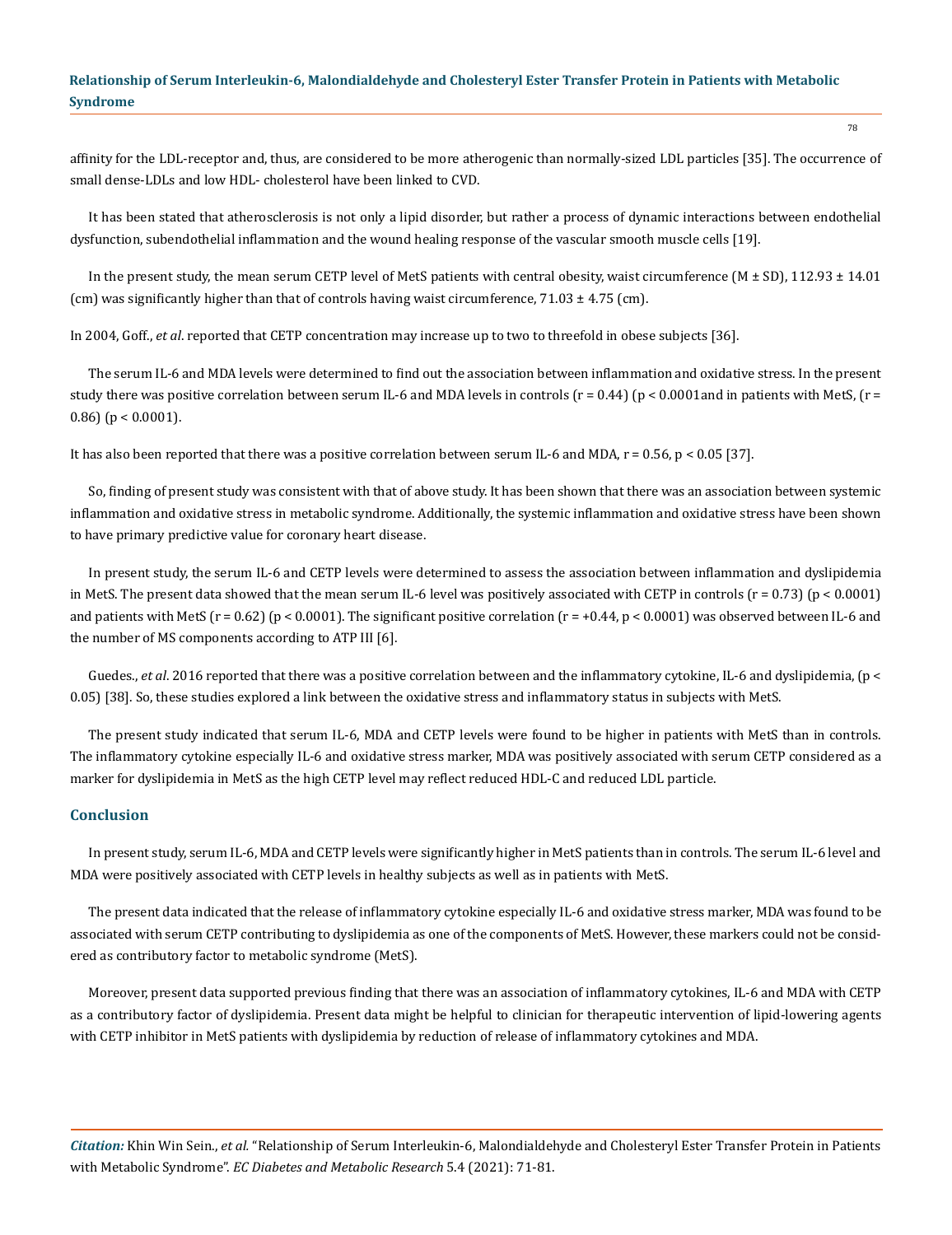## **Conflict of Interest**

The authors declare that there is no conflicts of interest in publication of this research.

#### **Acknowledgement**

I would like to acknowledge the Department of Medical Research (DMR), Yangon, external grant Committee for funding support to conduct this research. I would like to convey our sincere gratitude to all subjects who participated in this study as this research would not be possible without their participation.

## **Bibliography**

- 1. [Ford ES. "Prevalence of the metabolic syndrome defined by the International Diabetes Federation among adults in the U.S".](https://pubmed.ncbi.nlm.nih.gov/16249550/) *Diabetes Care* [28.11 \(2005\): 2745-2749.](https://pubmed.ncbi.nlm.nih.gov/16249550/)
- 2. Tint Swe Latt., *et al*. "Prevalence of the metabolic syndrome among adults in four townships of Yangon Division". Myanmar Health Research Congress, Ministry of Health, Union of Myanmar (2004).
- 3. Alberti KG., *et al*[. "Harmonizing the metabolic syndrome: a joint interim statement of the International Diabetes Federation Task](https://pubmed.ncbi.nlm.nih.gov/19805654/)  [Force on Epidemiology and Prevention; National Heart, Lung, and Blood Institute; American Heart Association; World Heart Fed](https://pubmed.ncbi.nlm.nih.gov/19805654/)[eration; International Atherosclerosis Society; and International Association for the Study of Obesity".](https://pubmed.ncbi.nlm.nih.gov/19805654/) *Circulation* 120.16 (2009): [1640-1645.](https://pubmed.ncbi.nlm.nih.gov/19805654/)
- 4. Lakka HM., *et al*[. "The metabolic syndrome and total and cardiovascular disease mortality in middle-aged men".](https://pubmed.ncbi.nlm.nih.gov/12460094/) *The Journal of the [American Medical Association](https://pubmed.ncbi.nlm.nih.gov/12460094/)* 288.21 (2002): 2709-2716.
- 5. Furukawa S., *et al*[. "Increased oxidative stress in obesity and its impact on metabolic syndrome".](https://pubmed.ncbi.nlm.nih.gov/15599400/) *Journal of Clinical Investigation* [114.12 \(2004\): 1752-1761.](https://pubmed.ncbi.nlm.nih.gov/15599400/)
- 6. Sarbijani HM., *et al*[. "The association between Metabolic Syndrome and serum levels of lipid peroxidation and interleukin-6 in Gor](https://www.sciencedirect.com/science/article/abs/pii/S1871402115300266)gan". *[Diabetes and Metabolic Syndrome](https://www.sciencedirect.com/science/article/abs/pii/S1871402115300266)* 10.1 (2016): S86-S89.
- 7. Kolovou GD., *et al*[. "Pathophysiology of dyslipidaemia in the metabolic syndrome".](https://www.ncbi.nlm.nih.gov/pmc/articles/PMC1743285/) *Postgraduate Medical Journal* 81.956 (2005): 358- [366.](https://www.ncbi.nlm.nih.gov/pmc/articles/PMC1743285/)
- 8. [Tilg H and Moschen AR. "Inflammatory Mechanisms in the Regulation of Insulin Resistance".](https://www.ncbi.nlm.nih.gov/pmc/articles/PMC2215762/) *Molecular Medicine* 14 (2008): 222-231.
- 9. Grundy SM. "Metabolic syndrome pandemic". *[Arteriosclerosis, Thrombosis, and Vascular Biology](https://pubmed.ncbi.nlm.nih.gov/18174459/)* 28.4 (2008): 629-636.
- 10. Bao P., *et al*[. "Association between IL-6 and related risk factors of metabolic syndrome and cardiovascular disease in young rats".](https://pubmed.ncbi.nlm.nih.gov/26550286/)  *[International Journal of Clinical and Experimental Medicine](https://pubmed.ncbi.nlm.nih.gov/26550286/)* 8.8 (2015): 13491-13499.
- 11. Laishram V., *et al*[. "Interleukin-6 in obese type II diabetes with hypertension".](https://www.msjonline.org/index.php/ijrms/article/view/608/0) *International Journal of Research in Medical Sciences* 4 [\(2016\): 896-901.](https://www.msjonline.org/index.php/ijrms/article/view/608/0)
- 12. Sandhofer A., *et al*[. "Cholesteryl Ester Transfer Protein in Metabolic Syndrome".](https://onlinelibrary.wiley.com/doi/pdf/10.1038/oby.2006.94) *Obesity* 14 (2006): 812-818.
- 13. [Goldberg AS and Hegele RA. "Cholesteryl ester transfer protein inhibitors for dyslipidemia: focus on dalcetrapib".](https://www.ncbi.nlm.nih.gov/pmc/articles/PMC3460676/) *Drug Design, Devel[opment and Therapy](https://www.ncbi.nlm.nih.gov/pmc/articles/PMC3460676/)* 6 (2012): 251-259.
- 14. Muñoz Contreras AM., *et al*[. "An approach to the etiology of metabolic syndrome".](https://pubmed.ncbi.nlm.nih.gov/24892324/) *Colombia Médica* 44.1 (2013): 57-63.

*Citation:* Khin Win Sein., *et al.* "Relationship of Serum Interleukin-6, Malondialdehyde and Cholesteryl Ester Transfer Protein in Patients with Metabolic Syndrome". *EC Diabetes and Metabolic Research* 5.4 (2021): 71-81.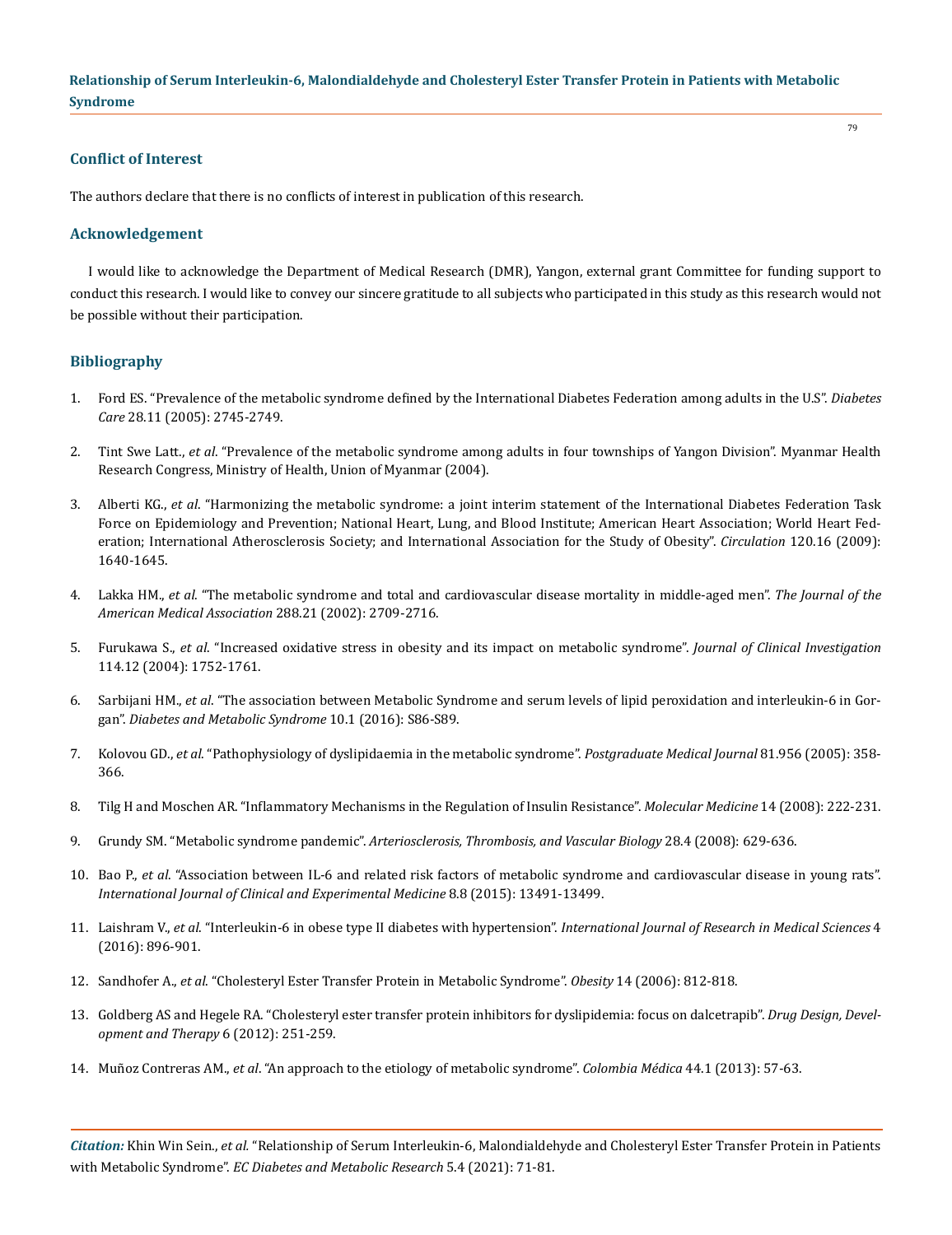- 15. [Expert Panel on Detection, Evaluation, and Treatment of High Blood Cholesterol in Adults. "Executive Summary of The Third Report](https://pubmed.ncbi.nlm.nih.gov/11368702/)  [of The National Cholesterol Education Program \(NCEP\) Expert Panel on Detection, Evaluation, And Treatment of High Blood Choles](https://pubmed.ncbi.nlm.nih.gov/11368702/)terol In Adults (Adult Treatment Panel III)". *[The Journal of the American Medical Association](https://pubmed.ncbi.nlm.nih.gov/11368702/)* 285.19 (2001): 2486-2497.
- 16. Alberti KG., *et al*[. "IDF Epidemiology Task Force Consensus Group. The metabolic syndrome--a new worldwide definition".](https://pubmed.ncbi.nlm.nih.gov/16182882/) *Lancet* [366.9491 \(2005\): 1059-1062.](https://pubmed.ncbi.nlm.nih.gov/16182882/)
- 17. Mancia G., *et al*[. "2013 ESH/ESC Guidelines for the management of arterial hypertension: the Task Force for the management of](https://pubmed.ncbi.nlm.nih.gov/23817082/)  [arterial hypertension of the European Society of Hypertension \(ESH\) and of the European Society of Cardiology \(ESC\)".](https://pubmed.ncbi.nlm.nih.gov/23817082/) *Journal of Hypertension* [31.7 \(2013\): 1281-1357.](https://pubmed.ncbi.nlm.nih.gov/23817082/)
- 18. [Esterbauer H and Cheeseman KH. "Determination of aldehydic lipid peroxidation products: Malonaldehyde and 4-hydroxynonenal,](https://pubmed.ncbi.nlm.nih.gov/2233308/)  [Methods in Enzymology, Academic Press 186 \(1990\): 407-421.](https://pubmed.ncbi.nlm.nih.gov/2233308/)
- 19. Mohammadi M., *et al*[. "Clinical Significance of Serum IL-6 and TNF-α Levels in Patients with Metabolic Syndrome".](https://www.researchgate.net/publication/318836325_Clinical_Significance_of_Serum_IL-6_and_TNF-a_Levels_in_Patients_with_Metabolic_Syndrome) *Reports of Biochem[istry and Molecular Biology](https://www.researchgate.net/publication/318836325_Clinical_Significance_of_Serum_IL-6_and_TNF-a_Levels_in_Patients_with_Metabolic_Syndrome)* 6.1 (2017): 74-79.
- 20. Korita I., *et al*[. "Inflammation Markers in Patients with Cardiovascular Disease and Metabolic Syndrome".](https://sciendo.com/article/10.2478/jomb-2013-0016) *Journal of Medical Biochemistry* [32.3 \(2013\): 214-219.](https://sciendo.com/article/10.2478/jomb-2013-0016)
- 21. Hu FB., *et al*[. "Inflammatory markers and risk of developing type 2 diabetes in women".](https://pubmed.ncbi.nlm.nih.gov/14988254/) *Diabetes* 53.3 (2004): 693-700.
- 22. Kitsios K., *et al*[. "Interleukin-6, Tumour Necrosis Factor alpha and Metabolic Disorders in Youth".](https://www.jofem.org/index.php/jofem/article/view/111) *Journal of Endocrinology and Me[tabolism, North America](https://www.jofem.org/index.php/jofem/article/view/111)* 2.3 (2012): 120-127.
- 23. [Myo Thet Oo. "Effect of meditation on serum lipid profile and malondialdehyde level in apparently healthy individuals. 2007; M.Med.](https://medpulse.in/Physiology/Article/Volume3Issue3/Physiology_3_3_5.pdf) [Sc \(Biochemistry\) Thesis, University of Medicine, Mandalay \(2007\).](https://medpulse.in/Physiology/Article/Volume3Issue3/Physiology_3_3_5.pdf)
- 24. Khin Moe Moe Nwe' Oxidative Stress Marker and Antioxidant Vitamins in Patients with Chronic Renal Failure and in Normal Individuals". M.Med.Sc (Biochemistry) Thesis, University of Medicine, Mandalay (2009).
- 25. May Pyone Kyaw. "Effects of Antioxidant Vitamins on Age Related Changes in Markers of Oxidative Stress in Apparently Healthy Elderly Individuals". PhD (Biochemistry) Thesis, University of Medicine (2), Yangon (2005).
- 26. Saw Malar Win. "Oxidative stress Marker and Antioxidant Vitamins in Patients with Falciparum Malaria". M.Med.Sc (Biochemistry) Thesis, University of Medicine, Mandalay (2008).
- 27. Gopal N., *et al*[. "Serum Gamma Glutamyl Transferase Levels in Obese South India adults with reference to atherogenic lipid risk fac](https://www.researchgate.net/publication/230727818_Serum_Gamma_Glutamyl_Transferase_levels_in_Obese_South_Indian_adults_with_reference_to_atherogenic_lipid_risk_factors_and_lipid_peroxides)tors and lipid peroxides". *[International Journal of Medical and Health Sciences](https://www.researchgate.net/publication/230727818_Serum_Gamma_Glutamyl_Transferase_levels_in_Obese_South_Indian_adults_with_reference_to_atherogenic_lipid_risk_factors_and_lipid_peroxides)* 1 (2012): 2277-4505.
- 28. Yesilbursa D., *et al*[. "Lipid peroxides in obese patients and effects of weight loss with orlistat on lipid peroxides levels".](https://www.nature.com/articles/0802794) *International [Journal of Obesity](https://www.nature.com/articles/0802794)* 29 (2004): 142-145.
- 29. Kiran B Sai Ravi., *et al*[. "Total Antioxidant Status and Oxidative Stress in Diabetes Mellitus and Metabolic Syndrome".](https://globalresearchonline.net/journalcontents/v40-1/49.pdf) *International [Journal of Pharmaceutical Sciences Review and Research](https://globalresearchonline.net/journalcontents/v40-1/49.pdf)* 40 (2016): 271-277.
- 30. Bitla AR., *et al*[. "Antioxidant status in patients with metabolic syndrome as measured by ferric reducing ability of plasma \(FRAP\) as](https://www.researchgate.net/publication/246547330_Original_Article_Antioxidant_status_in_patients_with_metabolic_syndrome_as_measured_by_ferric_reducing_ability_of_plasma_FRAP_assay)say". *[The Journal of Clinical and Scientific Research](https://www.researchgate.net/publication/246547330_Original_Article_Antioxidant_status_in_patients_with_metabolic_syndrome_as_measured_by_ferric_reducing_ability_of_plasma_FRAP_assay)* 3 (2012): 114-120.
- 31. Hamma SA., *et al*[. "Oxidative Stress in Algerian Adults Obesity".](https://www.hilarispublisher.com/open-access/oxidative-stress-in-algerian-adults-obesity-2167-0943-1000188.pdf) *Journal of Metabolic Syndrome* 4 (2015): 188.
- 32. Win Kyaw Thu. "Cholesterol Ester Transfer Protein Level in Normolipidemic and Hyperlipidemic Subjects". M.Med.Sc (Biochemistry) Thesis, University of Medicine, Mandalay (2015).

*Citation:* Khin Win Sein., *et al.* "Relationship of Serum Interleukin-6, Malondialdehyde and Cholesteryl Ester Transfer Protein in Patients with Metabolic Syndrome". *EC Diabetes and Metabolic Research* 5.4 (2021): 71-81.